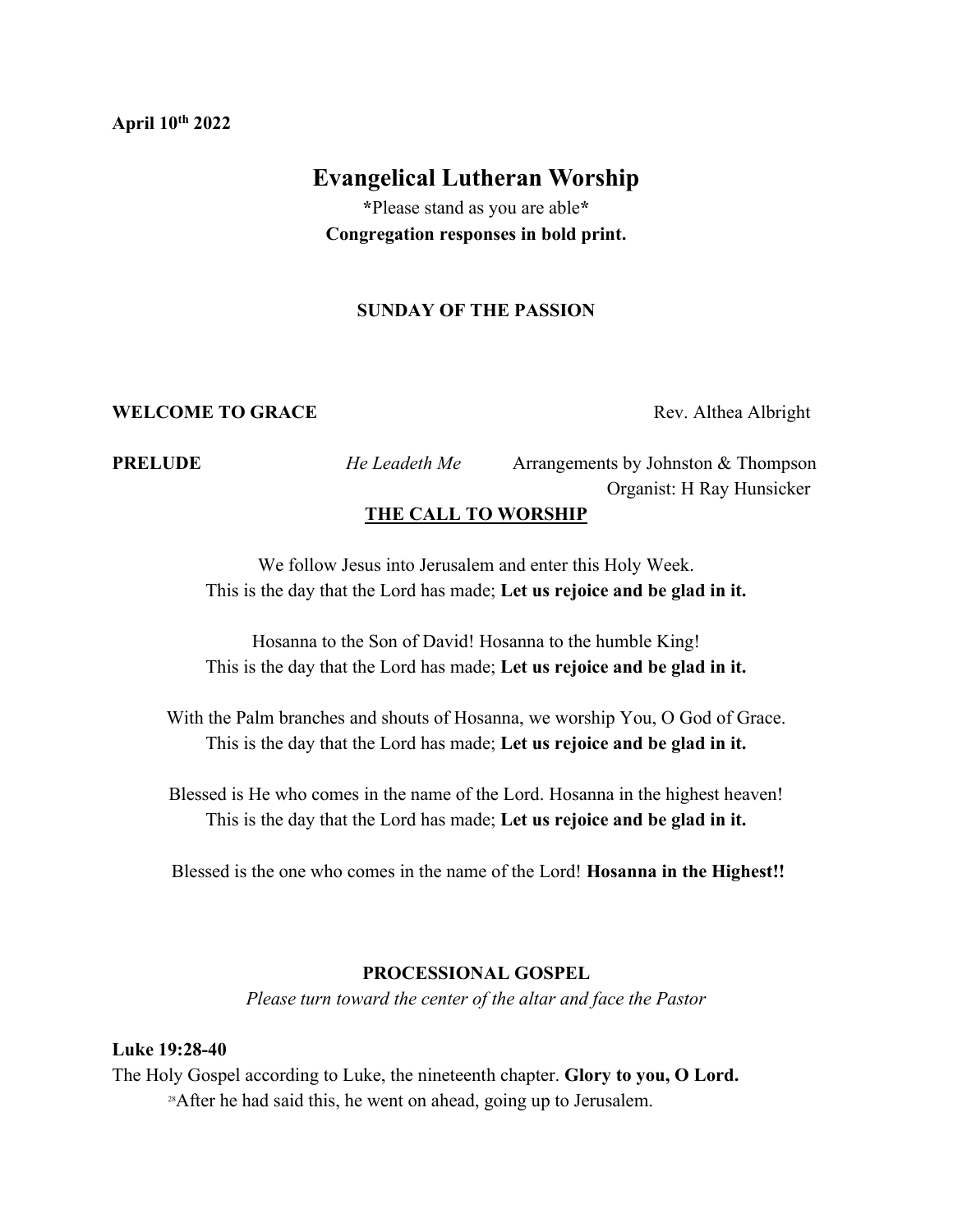<sup>29</sup>When he had come near Bethphage and Bethany, at the place called the Mount of Olives, he sent two of the disciples, <sup>30</sup>saying, "Go into the village ahead of you, and as you enter it you will find tied there a colt that has never been ridden. Untie it and bring it here. <sup>31</sup>If anyone asks you, 'Why are you untying it?' just say this, 'The Lord needs it.'" <sup>32</sup>So those who were sent departed and found it as he had told them. <sup>33</sup>As they were

untying the colt, its owners asked them, "Why are you untying the colt?" <sup>34</sup>They said, "The Lord needs it." <sup>35</sup>Then they brought it to Jesus; and after throwing their cloaks on the colt, they set Jesus on it. <sup>36</sup>As he rode along, people kept spreading their cloaks on the road. <sup>37</sup>As he was now approaching the path down from the Mount of Olives, the whole multitude of the disciples began to praise God joyfully with a loud voice for all the deeds of power that they had seen, <sup>38</sup>saying, "Blessed is the king who comes in the name of the Lord! Peace in heaven, and glory in the highest heaven!"

<sup>39</sup>Some of the Pharisees in the crowd said to him, "Teacher, order your disciples to stop." <sup>40</sup>He answered, "I tell you, if these were silent, the stones would shout out." This is the Gospel of our Lord. **Praise to you, O Christ.**

## **BLESSING OF THE PALMS**

The Lord be with you. **And Also with you,** Let us pray.

**We praise you, O God, for redeeming the word through our Savior Jesus Christ. Today he entered into the Holy city in triumph and was proclaimed Messiah and King by those who spread garments and branches along his way. Bless the branches and those who carry them.**

Grant us grace to follow our Lord in the way of the cross, so that, joined to his death and resurrection, we enter into life with you; through the same Jesus Christ, who lives and reigns with you and the Holy Spirit,

one God, now and forever. **Amen.**

| Please turn to your hymnals |                       |           |
|-----------------------------|-----------------------|-----------|
| <b>GATHERING HYMN</b>       | Hosanna, Loud Hosanna | CH p. 297 |

#### **PRAYER OF THE DAY**

Everlasting God, in your endless love for the human race you sent our Lord Jesus Christ to take on our nature and to suffer death on the cross. In your mercy enable us to share in his obedience to your will and in the glorious victory of his resurrection, who lives and reigns with you and the Holy Spirit, one God, now and forever. **Amen.**

*Please be seated*

Word

**FIRST READING: Isaiah 50:4-9a** 

A reading from Isaiah.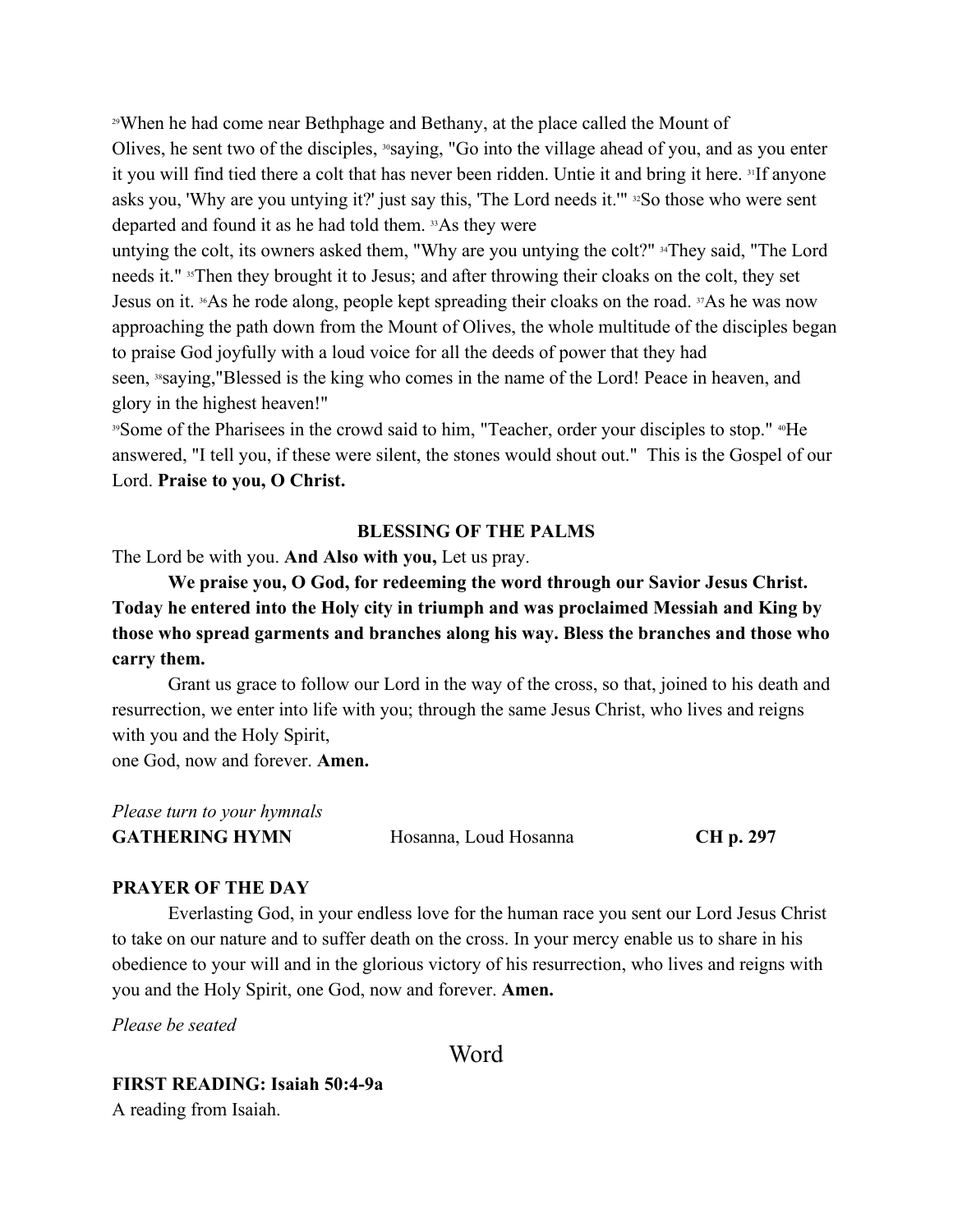## *The servant of the LORD submits to suffering*

The Lord God has given me the tongue of a teacher, that I may know how to sustain the weary with a word. Morning by morning he wakens—wakens my ear to listen as those who are taught. <sup>5</sup>The Lord God has opened my ear, and I was not rebellious, I did not turn backward. 6 I gave my back to those who struck me, and my cheeks to those who pulled out the beard; I did not hide my face from insult and spitting. The Lord God helps me; therefore I have not been disgraced; therefore I have set my face like flint, and I know that I shall not be put to shame; he who vindicates me is near. Who will contend with me? Let us stand up together. Who are my adversaries? Let them confront me. <sup>94</sup>It is the Lord God who helps me; who will declare me guilty? The word of the Lord. **Thanks be to God. PSALM: 31:9-16**  *Please sing together the words in bold.* Have mercy on me, O Lord, for I | am in trouble; my eye is consumed with sorrow, and also my throat | and my belly. <sup>10</sup>**For my life is wasted with grief, and my | years with sighing; my strength fails me because of affliction, and my bones | are consumed.**  $11$  am the scorn of all my enemies, a disgrace to my neighbors, a dismay to  $|my|$ acquaintances; when they see me in the street | they avoid me.

<sup>12</sup>**Like the dead I am forgotten, | out of mind; /I am as useless as a | broken pot.** <sup>13</sup>For I have heard the whispering of the crowd; fear is  $|$  all around; they put their heads together against me; they plot to  $\vert$  take my life.<sup>1</sup>

<sup>4</sup>**But as for me, I have trusted in | you, O Lord. /I have said, "You | are my God.**

 $15$ My times are | in your hand; rescue me from the hand of my enemies, and from those who | persecute me.

<sup>16</sup>**Let your face shine up- | on your servant; save me in your | steadfast love."**

**SECOND READING: Philippians 2:5-11** A reading from Philippians. *Christ did not act to attain status and glory but was obedient to God even to the point of death. Following Christ's example, we do not seek personal status or glory but care for others as God cared for us with Christ's death.*

<sup>5</sup>Let the same mind be in you that was in Christ Jesus,6who, though he was in the form of God, did not regard equality with God as something to be exploited, 7but emptied himself, taking the form of a slave, being born in human likeness.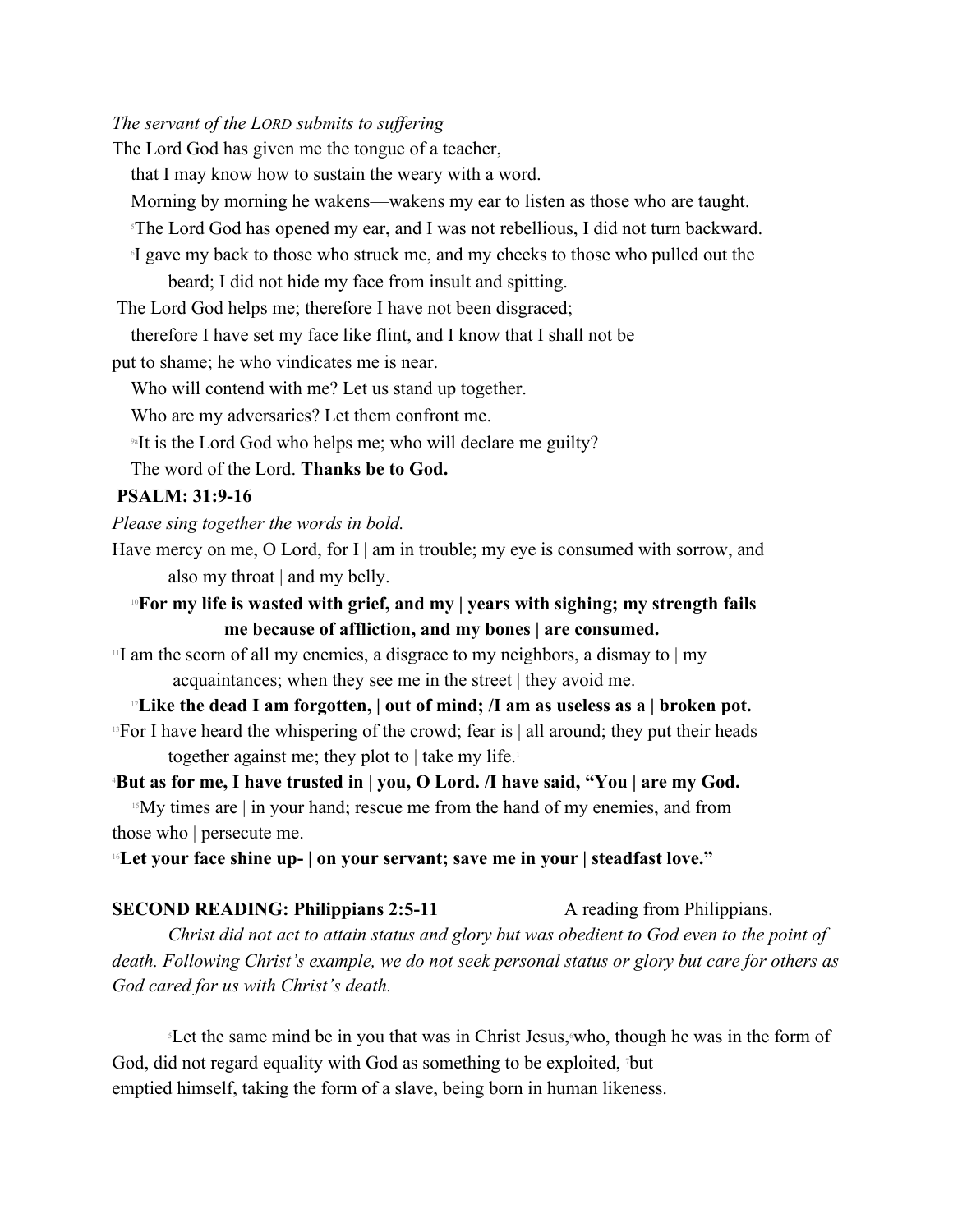And being found in human form, the humbled himself and became obedient to the point of death—even death on a cross.

<sup>9</sup>Therefore God also highly exalted him and gave him the name that is above every name,10so that at the name of Jesus every knee should bend, in heaven and on earth and under the earth, 11and every tongue should confess that Jesus Christ is Lord, to the glory of God the Father. The word of the Lord. **Thanks be to God.**

**Children's Sunday School**– *All children are invited to follow our Sunday school teachers downstairs for a children's lesson. Children will be lead back upstairs for Communion.*

*Please stand as you are able.*

## **GOSPEL ACCLAMATION** *Return to the Lord, your God ELW #335*

## **THE PASSION NARRATIVE ACCORDING TO LUKE (22:14-23:56)**

*Through the teachings and events of the passion story we see and hear the great contradictions that are all part of the coming of God's Kingdom. The leader serves, the disciples are able to fill others, Peter is troubled, and Jesus is arrested, beaten, executed, and buried.*

Narrator: <sup>14</sup>When the hour came, Jesus took his place at the table, and the apostles with him. <sup>15</sup>He said to them,

Jesus: "I have eagerly desired to eat this Passover with you before I suffer; <sup>16</sup>for I tell you; I will not eat it until it is fulfilled in the kingdom of God."

Narrator: <sup>17</sup>Then he took a cup, and after giving thanks he said,

Jesus: "Take this and divide it among yourselves; <sup>18</sup>for I tell you that from now on I will not drink of the fruit of the vine until the kingdom of God comes."

Narrator:<sup>19</sup>Then he took a loaf of bread, and when he had given thanks, he broke it and gave it to them, saying,

Jesus: "This is my body, which is given for you. Do this in remembrance of me."

Narrator: <sup>20</sup>And he did the same with the cup after supper, saying,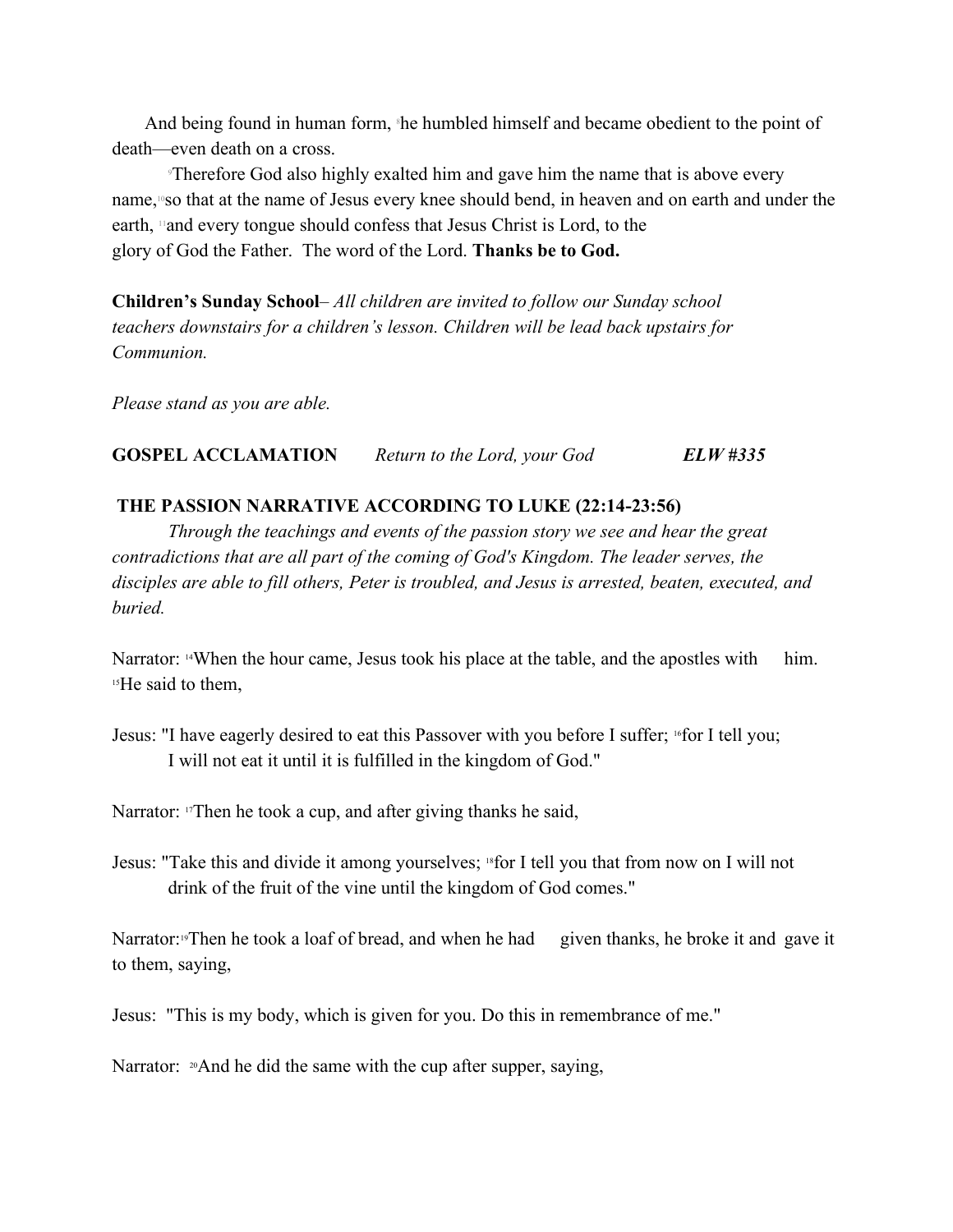Jesus: "This cup that is poured out for you is the new covenant in my blood. <sup>21</sup>But see, the one who betrays me is with me, and his hand is on the table.  $2F$  or the Son of Man is going as it has been determined, but woe to that one by whom he is betrayed!"

Narrator:  $\mathbb{F}^2$ Then they began to ask one another which one of them it could be who would do this.24A dispute also arose among them as to which one of them was to be regarded as the greatest. 25But he said to them,

Jesus: "The kings of the Gentiles lord it over them; and those in authority over them are called benefactors. 26But not so with you; rather the greatest among you must become like the youngest, and the leader like one who serves. <sup>27</sup>For who is greater, the one

who is at the table or the one who serves? Is it not the one at the table? But I am among you as one who serves.  $^{28}$ You are those who have stood by me in my trials; <sup>29</sup>and I confer on you, just as my Father has conferred on me, a kingdom, <sup>30</sup>so that you may eat and drink at my table in my kingdom, and you will sit on thrones judging the twelve tribes of Israel. 31Simon, Simon, listen! Satan has demanded to sift all of you like wheat, <sup>32</sup>but I have prayed for you that your own faith may not fail; and you, when once you have turned back, strengthen your brothers."

Narrator: <sup>33</sup>And he said to him,

## **Congregation: "Lord, I am ready to go with you to prison and to death!"**

Narrator: <sup>34</sup>Jesus said, Jesus: "I tell you, Peter, the cock will not crow this day, until you have denied three times that you know me."

Narrator: <sup>35</sup>He said to them, Jesus: "When I sent you out without a purse, bag, or sandals, did you lack anything?"

Narrator: They said, **Congregation: "No, not a thing."**

Narrator: <sup>36</sup>He said to them,

Jesus: "But now, the one who has a purse must take it, and likewise a bag. And the one who has no sword must sell his cloak and buy one. 37For I tell you, this scripture

must be fulfilled in me, 'And he was counted among the lawless'; and indeed, what is written about me is being fulfilled."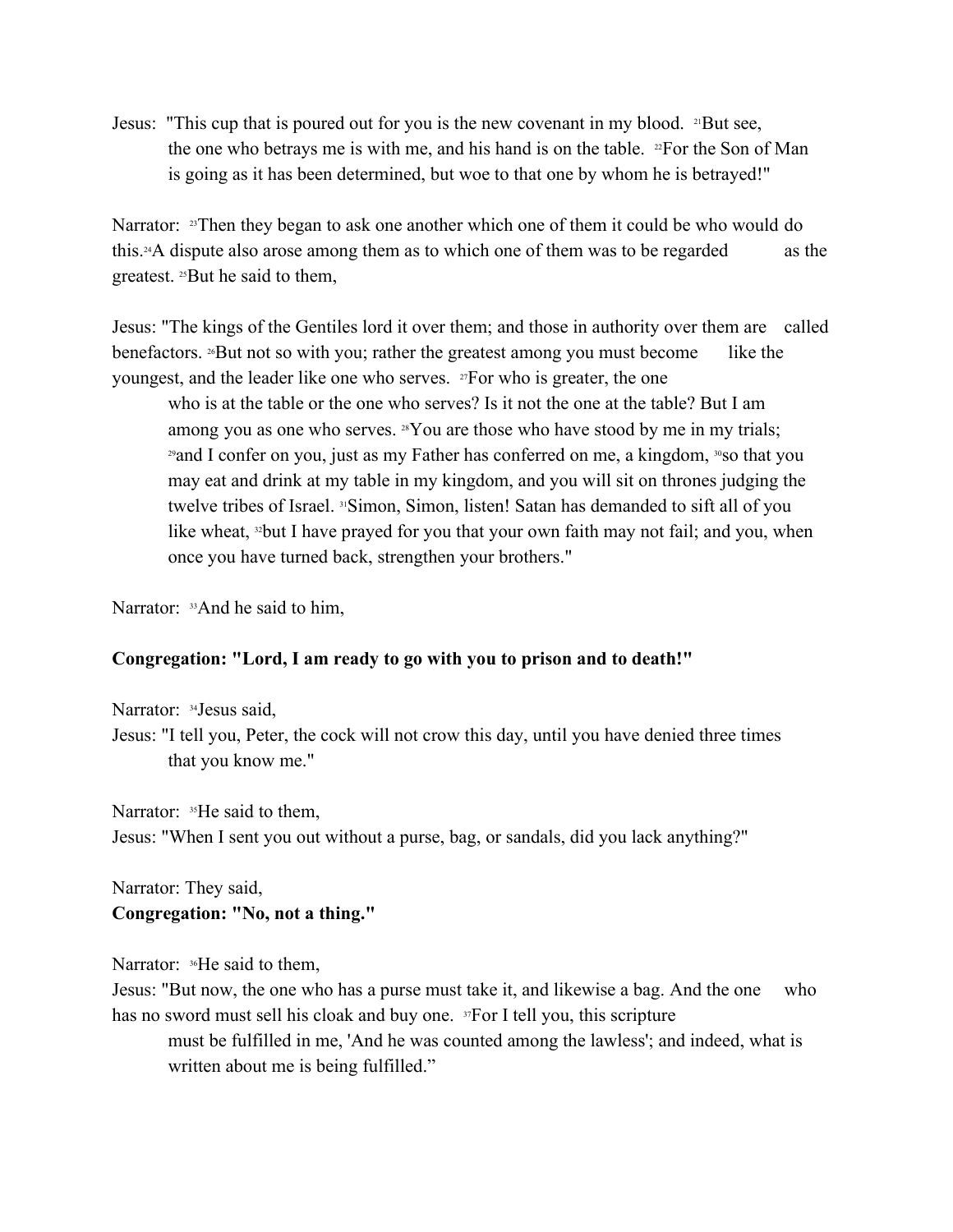Narrator: <sup>38</sup>They said, **Congregation: "Lord, look, here are two swords."** 

Narrator: He replied, Jesus: "It is enough."

Narrator: <sup>39</sup>He came out and went, as was his custom, to the Mount of Olives; and the disciples followed him. 40When he reached the place, he said to them,

Jesus: "Pray that you may not come into the time of trial."

Narrator: 41Then he withdrew from them about a stone's throw, knelt down, and prayed, <sup>42</sup>Father, if you are willing, remove this cup from me; yet, not my will but yours be done.  $4$ Then an angel from heaven appeared to him and gave him strength.  $4$ In his anguish he prayed more earnestly, and his sweat became like great drops of blood falling down on the ground. 45When he got up from prayer, he came to the disciples and found them sleeping because of grief, <sup>46</sup>and he said to them,

Jesus: "Why are you sleeping? Get up and pray that you may not come into the time of trial."

Narrator: <sup>47</sup>While he was still speaking, suddenly a crowd came, and the one called Judas, one of the twelve, was leading them. He approached Jesus to kiss him; <sup>48</sup>but Jesus said to him,

Jesus: "Judas, is it with a kiss that you are betraying the Son of Man?"

Narrator: <sup>49</sup>When those who were around him saw what was coming, they asked, **Congregation: "Lord, should we strike with the sword?"** 

Narrator:  $\sqrt[50]{}$ Then one of them struck the slave of the high priest and cut off his right ear. <sup>51</sup>But Jesus said, Jesus**:** "No more of this!"

Narrator: And he touched his ear and healed him. <sup>52</sup>Then Jesus said to the chief priests, the officers of the temple police, and the elders who had come for him,

Jesus: "Have you come out with swords and clubs as if I were a bandit?  $\sqrt[3]{\text{68W}}$  When I was with you day after day in the temple, you did not lay hands on me. But this is your hour, and the power of darkness!"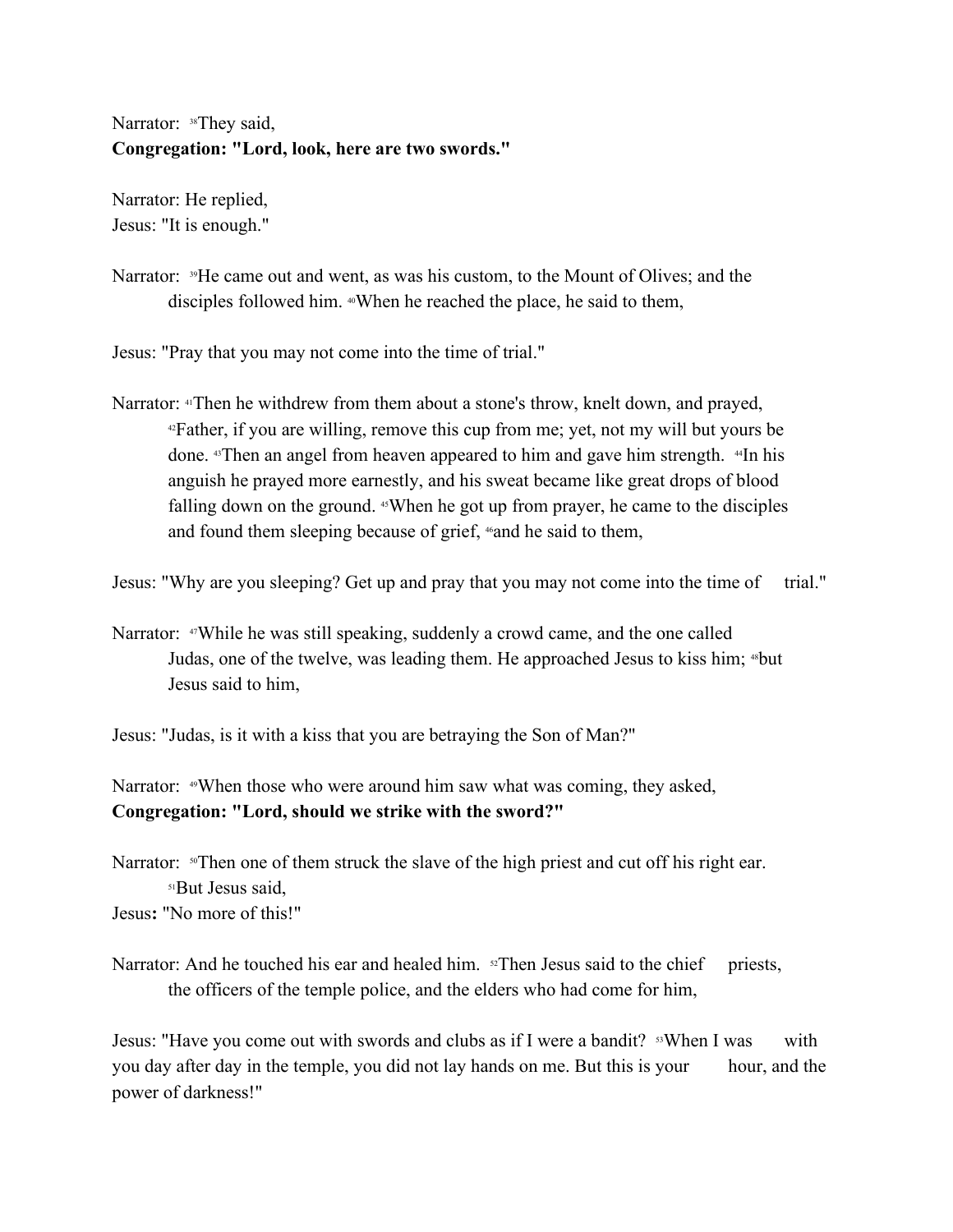Narrator: <sup>54</sup>Then they seized him and led him away, bringing him into the high priest's house. But Peter was following at a distance. <sup>55</sup>When they had kindled a fire in the middle of the courtyard and sat down together, Peter sat among them. 56Then a

servant-girl, seeing him in the firelight, stared at him and said,

## **Congregation: "This man also was with him."**

Narrator: <sup>57</sup>But he denied it, saying,

# **Congregation: "Woman, I do not know him."**

Narrator: <sup>58</sup>A little later someone else, on seeing him, said,

# **Congregation: "You also are one of them."**

Narrator: But Peter said,

## **Congregation: "Man, I am not!"**

Narrator: <sup>59</sup>Then about an hour later still another kept insisting, **Congregation: "Surely this man also was with him; for he is a Galilean."** 

Narrator: 60But Peter said,

## **Congregation: "Man, I do not know what you are talking about!"**

Narrator: At that moment, while he was still speaking, the cock crowed. <sup>61</sup>The Lord turned and looked at Peter. Then Peter remembered the word of the Lord, how he had said to him,

Jesus: "Before the cock crows today, you will deny me three times."

Narrator: <sup>62</sup>And he went out and wept bitterly.

Narrator:  $\mathcal{R}^{\otimes n}$  Now the men who were holding Jesus began to mock him and beat him; $\mathcal{R}^{\otimes n}$  also blindfolded him and kept asking him,

# **Congregation: "Prophesy! Who is it that struck you?"**

Narrator: <sup>65</sup>They kept heaping many other insults on him.<sup>66</sup>When day came, the assembly of the elders of the people, both chief priests and scribes, gathered together, and they brought him to their council. <sup>67</sup>They said,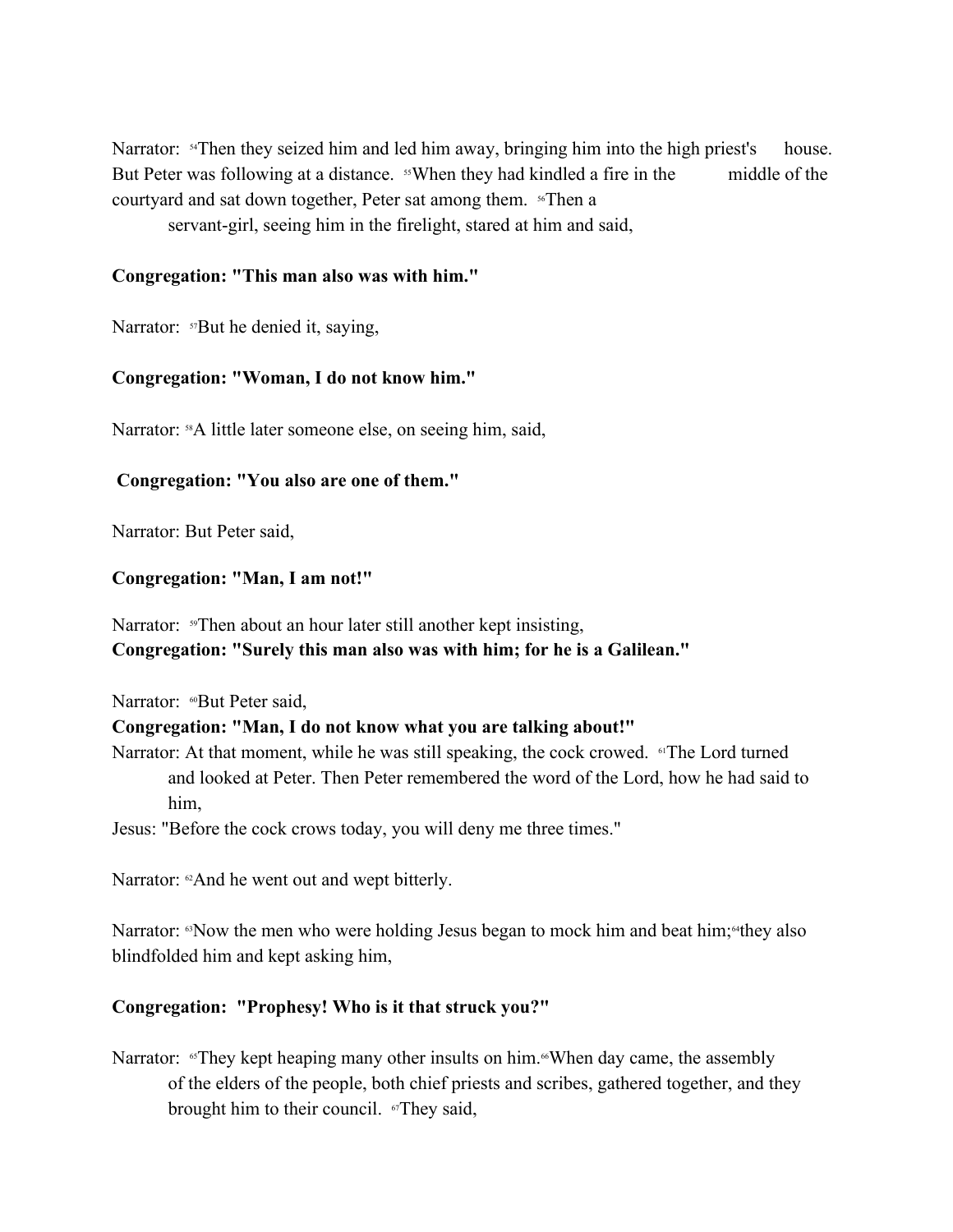## **Congregation: "If you are the Messiah, tell us."**

Narrator: He replied,

Jesus: "If I tell you, you will not believe; 68and if I question you, you will not answer. <sup>69</sup>But from now on the Son of Man will be seated at the right hand of the power of God."

Narrator: <sup>70</sup>All of them asked, **Congregation: "Are you, then, the Son of God?"** 

Narrator: He said to them, Jesus: "You say that I am."

Narrator:  $\pi$ Then they said, **Congregation: "What further testimony do we need? We have heard it ourselves from his own lips!"**

Narrator: Then the assembly rose as a body and brought Jesus before Pilate. <sup>2</sup>They began to accuse him, saying,

# **Congregation: "We found this man perverting our nation, forbidding us to pay taxes to the emperor, and saying that he himself is the Messiah, a king."**

Narrator: <sup>3</sup>Then Pilate asked him, **Congregation: "Are you the king of the Jews?"** 

Narrator: He answered, Jesus: "You say so."

Narrator: 4Then Pilate said to the chief priests and the crowds,

Pilate: "I find no basis for an accusation against this man."

Narrator: <sup>5</sup>But they were insistent and said,

# **Congregation: "He stirs up the people by teaching throughout all Judea, from Galilee where he began even to this place."**

Narrator: When Pilate heard this, he asked whether the man was a Galilean. And when he learned that he was under Herod's jurisdiction, he sent him off to Herod, who was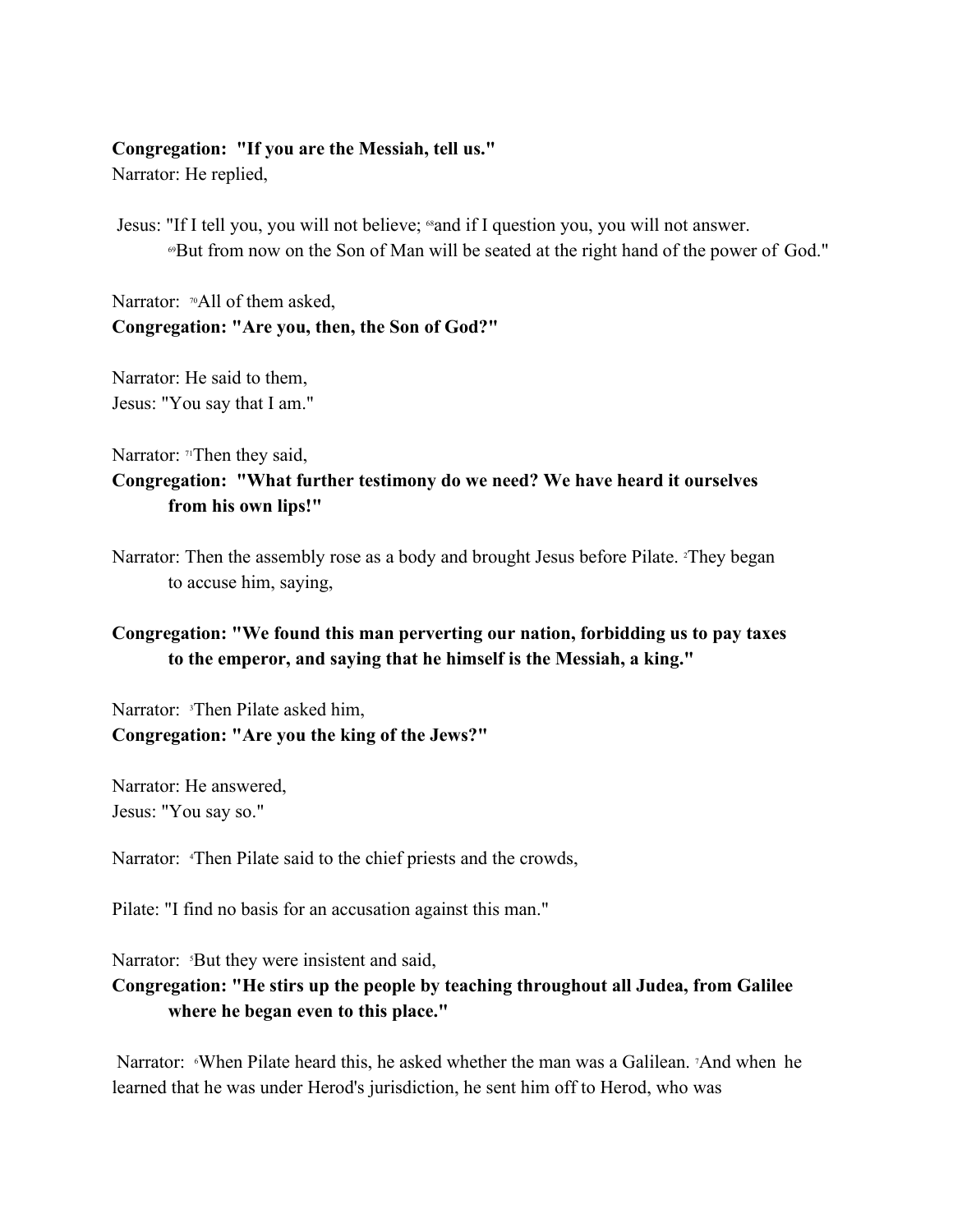himself in Jerusalem at that time. <sup>8</sup>When Herod saw Jesus, he was very glad, for he had been wanting to see him for a long time, because he had heard about him and was hoping to see him perform some sign. <sup>9</sup>He questioned him at some length, but Jesus gave him no answer. 10The chief priests and the scribes stood by, vehemently accusing him. 11Even Herod with his soldiers treated him with contempt and mocked him; then he put an elegant robe on him, and sent him back to Pilate. <sup>12</sup>That same day Herod and Pilate became friends with each other; before this they had been enemies. <sup>13</sup>Pilate then called together the chief priests, the leaders, and the people, <sup>14</sup>and said to them,

Pilate: "You brought me this man as one who was perverting the people; and here I have examined him in your presence and have not found this man guilty of any of your charges against him. 15Neither has Herod, for he sent him back to us. Indeed, he has done nothing to deserve death. 16I will therefore have him flogged and release him."

# Narrator: <sup>18</sup>Then they all shouted out together, **Congregation: "Away with this fellow! Release Barabbas for us!"**

Narrator:  $\mathbb{P}(\text{This was a man who had been put in prison for an instruction that had taken place})$ in the city, and for murder.) <sup>20</sup>Pilate, wanting to release Jesus, addressed them again; <sup>21</sup>but they kept shouting,

# **Congregation: "Crucify, crucify him!"**

Narrator:  $22A$  third time he said to them,

Pilate: "Why, what evil has he done? I have found in him no ground for the sentence of death; I will therefore have him flogged and then release him."

Narrator: <sup>23</sup>But they kept urgently demanding with loud shouts that he should be crucified; and their voices prevailed. <sup>24</sup>So Pilate gave his verdict that their demand should be granted. 25He released the man they asked for, the one who had been put in prison for insurrection and murder, and he handed Jesus over as they wished.

Narrator: <sup>26</sup>As they led him away, they seized a man, Simon of Cyrene, who was coming from the country, and they laid the cross on him, and made him carry it behind Jesus.

 $27A$  great number of the people followed him, and among them were women who were beating their breasts and wailing for him. <sup>28</sup>But Jesus turned to them and said,

Jesus: "Daughters of Jerusalem, do not weep for me, but weep for yourselves and for your children. 29For the days are surely coming when they will say, 'Blessed are the barren, and the wombs that never bore, and the breasts that never nursed.' <sup>30</sup>Then they will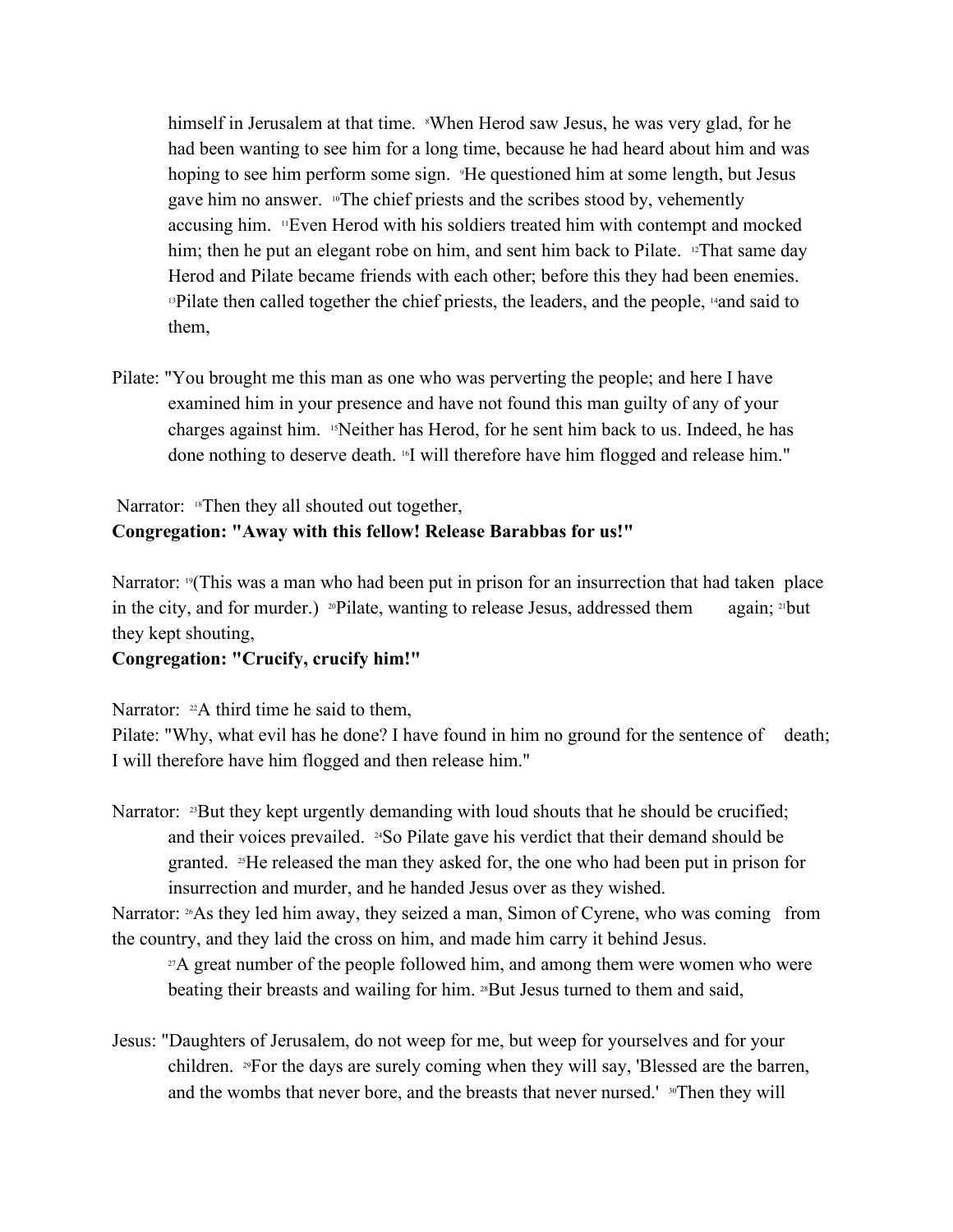begin to say to the mountains, 'Fall on us'; and to the hills, 'Cover us.' <sup>31</sup>For if they do this when the wood is green, what will happen when it is dry?"

Narrator:  $\mathbb{R}^2$  Two others also, who were criminals, were led away to be put to death with him. <sup>33</sup>When they came to the place that is called The Skull, they crucified Jesus there with the criminals, one on his right and one on his left. 34Then Jesus said,

Jesus: "Father, forgive them; for they do not know what they are doing."

Narrator: And they cast lots to divide his clothing. <sup>35</sup>And the people stood by, watching; but the leaders scoffed at him, saying,

# **Congregation: "He saved others; let him save himself if he is the Messiah of God, his chosen one!"**

Narrator:<sup>36</sup>The soldiers also mocked him, coming up and offering him sour wine,<sup>37</sup> and saying,

# **Congregation: "If you are the King of the Jews, save yourself!"**

- Narrator: <sup>38</sup>There was also an inscription over him, "This is the King of the Jews." <sup>39</sup>One of the criminals who were hanged there kept deriding him and saying, "Are you not the Messiah? Save yourself and us!" <sup>40</sup>But the other rebuked him, saying, "Do you not fear God, since you are under the same sentence of condemnation? <sup>41</sup>And we
- indeed have been condemned justly, for we are getting what we deserve for our deeds, but this man has done nothing wrong." <sup>42</sup>Then he said, "Jesus, remember me when you come into your kingdom." 43He replied,
- Jesus: "Truly I tell you, today you will be with me in Paradise."
- Narrator: <sup>41</sup>It was now about noon, and darkness came over the whole land until three in the afternoon,  $\omega$  while the sun's light failed; and the curtain of the temple was torn in two. 46Then Jesus, crying with a loud voice, said,
- Jesus: "Father, into your hands I commend my spirit."
- Narrator: Having said this, he breathed his last. <sup>47</sup>When the centurion saw what had taken place, he praised God and said, Centurion: "Certainly this man was innocent."

Narrator: <sup>48</sup>And when all the crowds who had gathered there for this spectacle saw what had taken place, they returned home, beating their breasts. 49But all his acquaintances, including the women who had followed him from Galilee, stood at a distance,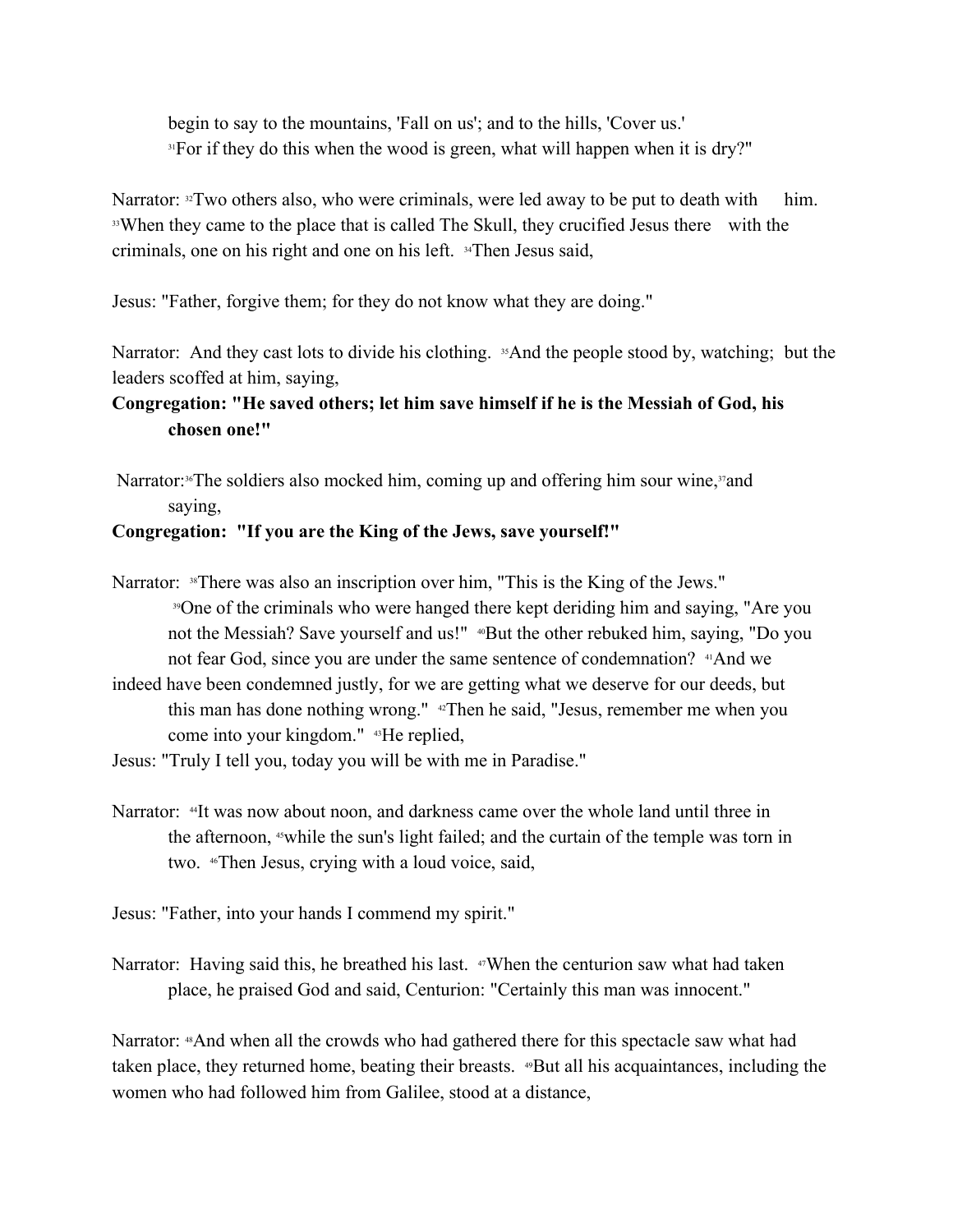watching these things.<sup>50</sup>Now there was a good and righteous man named Joseph, who, though a member of the council, 51had not agreed to their plan and action. He came from the Jewish town of Arimathea, and he was waiting expectantly for the kingdom of God. 52This man went to Pilate and asked for the body of Jesus. 53Then he took it down, wrapped it in a linen cloth, and laid it in a rock-hewn tomb where no one had ever been laid.

 $14$ It was the day of Preparation, and the sabbath was beginning.  $15$ The women who had come with him from Galilee followed, and they saw the tomb and how his body was laid. <sup>56</sup>Then they returned, and prepared spices and ointments. On the sabbath they rested according to the commandment. The gospel of the Lord. **Praise to you, O Christ.** 

**HYMN OF THE DAY** Lamb of God **CH# 302** 

#### **NICENE CREED**

**We believe in one God, the Father, the Almighty, maker of heaven and earth, of all that is, seen and unseen. We believe in one Lord, Jesus Christ, the only Son of God, eternally begotten of the Father, God from God, Light from Light, true God from true God, begotten, not made, of one Being with the Father; through him all things were made.**

**For us and for our salvation he came down from heaven, Was incarnate of the Holy Spirit and the virgin Mary and became truly human.**

**For our sake he was crucified under Pontius Pilate; he suffered death and was buried. On the third day he rose again in accordance with the scriptures; he ascended into heaven and is seated at the right hand of the Father.**

**He will come again in glory to judge the living and the dead, And his kingdom will have no end.**

**We believe in the Holy Spirit, the Lord, the giver of life, who proceeds from the Father and the Son, who with the Father and the Son is worshiped and glorified, who has spoken through the prophets.**

**We believe in one holy catholic and apostolic church. We acknowledge one baptism for the forgiveness of sins. We look for the resurrection of the dead, and the life of the world to come. Amen.**

## **OFFERING**

*We are thankful for however you are able to continue supporting our ministry at Grace. Offering may be received through the mail, church office, or Simply Giving online. Please call the church office if you need assistance with Simply Giving, or have any questions or concerns.*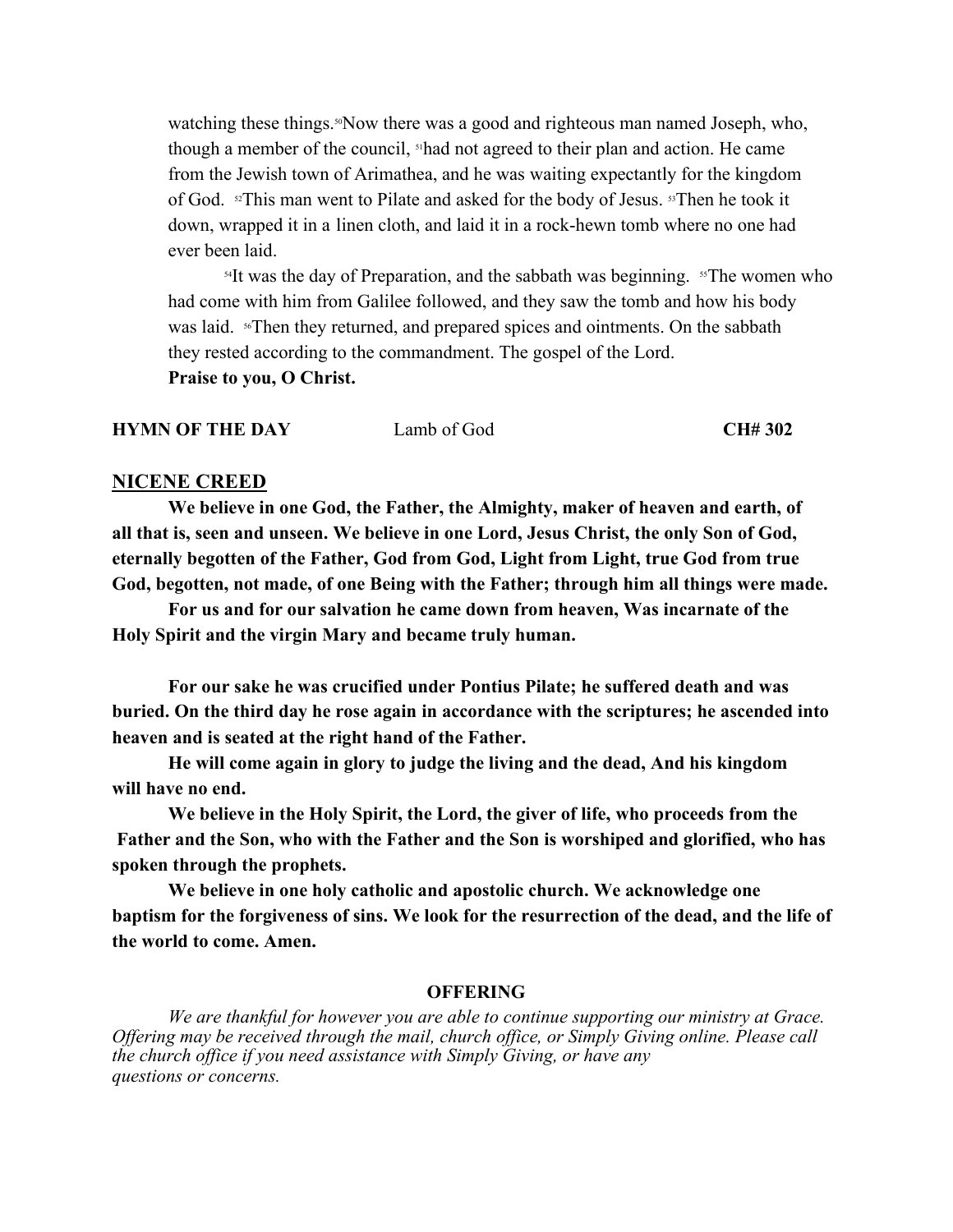\*OFFERTORY *The Holy City* By: Stephen Adams

#### **OFFERING PRAYER**

Let us pray together. **Extravagant God, you have blessed us with the fullness of creation. Now we gather at your feast where you offer us the food that satisfies. Take and use what we offer here, come among us, and feed us with the body and blood of Christ, in whose name we pray. Amen.**

## **\*PRAYERS OF INTERCESSION**

Pastor: Drawn close to the heart of God this Lenten season, we offer these prayers for the church, the world, and all who are in need.

#### *Brief silence.*

Leader: We pray for the church, called to follow Jesus in the way of the cross. Make us unflinching servants of the gospel. Deliver us from hardship as we confront the forces of injustice and practice radical compassion. Merciful God,

## **receive our prayer.**

Leader: For the earth and all its inhabitants, created in love: Train us to recognize your divine goodness in the world around us. Rouse in us a reverence for creation, that we take greater care of its resources. Merciful God,

#### **receive our prayer.**

- Leader: For those in positions of authority called to lead with integrity and compassion: Supply them with courage and vulnerability when challenged with new ideas. Deliver them from fear that limits imagination and impedes justice. Merciful God, **receive our prayer.**
- Leader: For those who suffer, waiting expectantly for mercy and consolation: Accompany those who feel abandoned or betrayed, defend those who are wrongly accused, and embrace those who are incarcerated or detained. Heal those who are ill. Merciful God, **receive our prayer.**
- For Christians around the world, preparing this week to journey with Jesus to the cross: Reveal to us once again the earthshaking power of humble service, unmerited for giveness, and sacrificial love. Lead us all from death to life. Merciful God, **receive our prayer.**
- We remember those who have died, those who were commended into your hands. Remember us when you come into your kingdom, and prepare a place for each of us with you in paradise. Merciful God,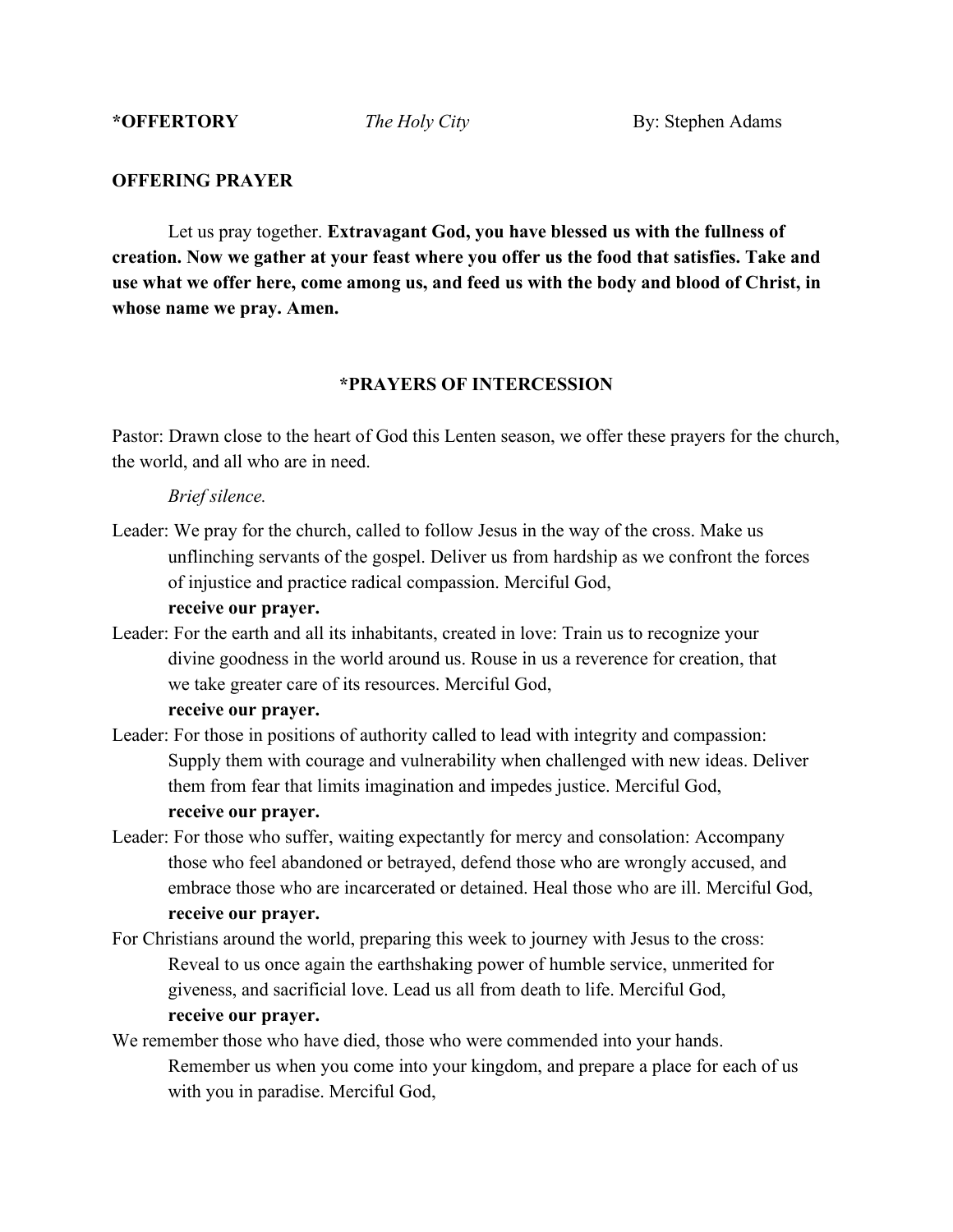#### **receive our prayer.**

Pastor: Accept the prayers we bring, O God, on behalf of a world in need, for the sake of Jesus Christ. **Amen.**

**HYMN** *<i>Lord Listen to Your Children Praying* **WOV #775** 

# **TIME FOR HEALING AND ANOINTING**

*During this time for healing and anointing, you are all invited to come forward as you are able for brief prayer with Pastor Althea and anointing with oil. Masks may be worn as you feel comfortable. Pastor will be using disposable cotton q-tips for anointing. Do not feel rushed.* 

# **MEDITATION**

*Please meditate or pray quietly at your seat while others receive prayers in the front of the church. When all who wish to have prayer and anointing have come forward and then are seated again the service will continue below.*

# **\*GREAT THANKSGIVING**

# **\*DIALOGUE**

The Lord be with you. **And also with you.** 

Lift up your hearts. **We lift them to the Lord.** 

Let us give thanks to the Lord our God. **It is right to give our thanks and praise.**

# **\*PREFACE**

It is indeed right, our duty and our joy, that we should at all times and in all places give thanks and praise to you, almighty and merciful God, through our Savior Jesus Christ, whose suffering and death gave salvation to all. You gather your people around the tree of the cross, transforming death into life. And so, with all the choirs of angels, with the church on earth and the hosts of heaven, we praise your name and join their unending hymn: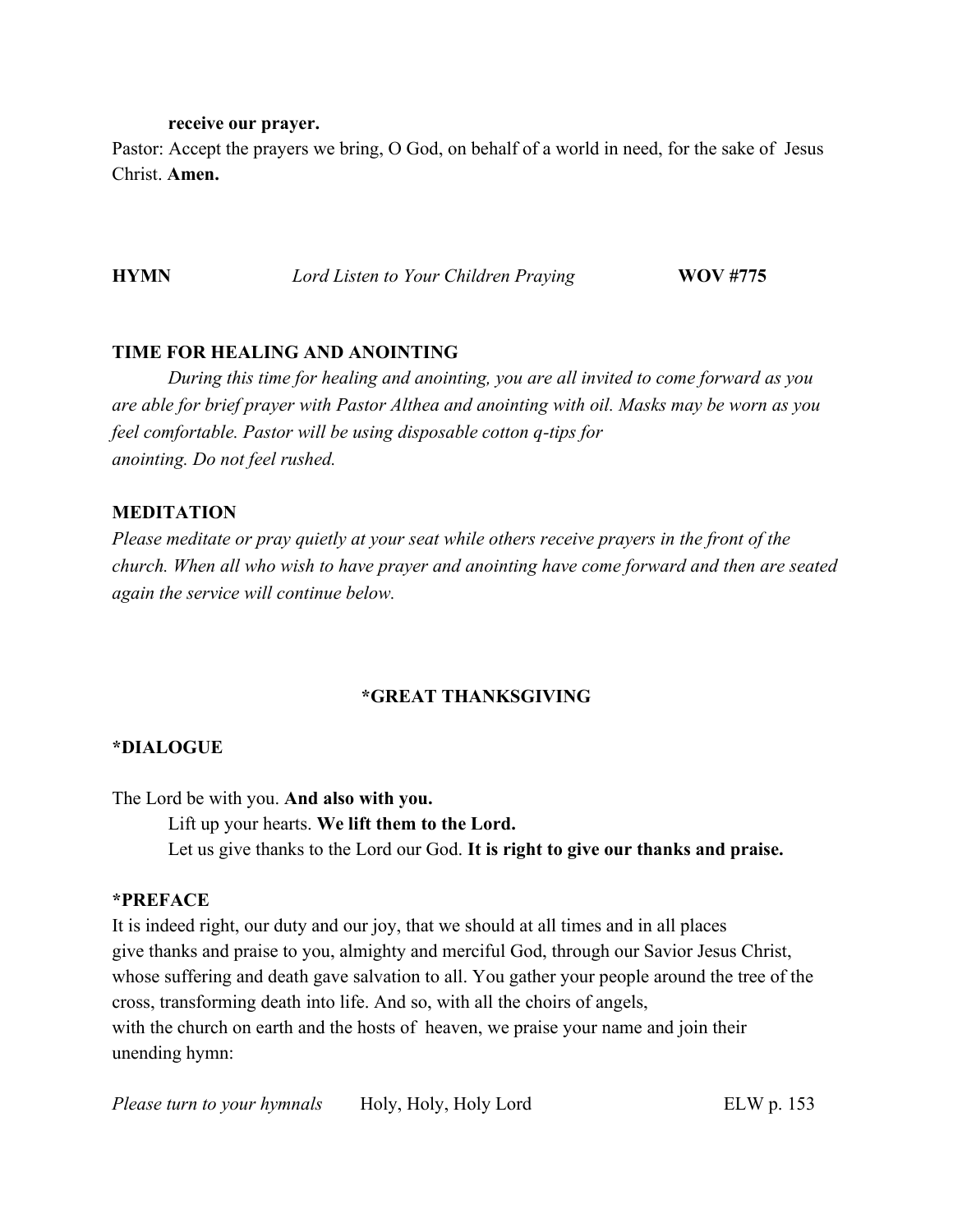## **\*THANKSGIVING AT THE TABLE**

You are indeed holy, almighty and merciful God.

You are most holy, and great is the majesty of your glory.

You so loved the world that you gave your only Son, so that everyone who believes in him may not perish but have eternal life.

**We give you thanks for his coming into the world to fulfill for us your holy will and to accomplish all things for our salvation.**

In the night in which he was betrayed, our Lord Jesus took bread, and gave thanks; broke it, and gave it to his disciples, saying: Take and eat; this is my body, given for you. Do this for the remembrance of me.

Again, after supper, he took the cup, gave thanks, and gave it for all to drink, saying: This cup is the new covenant in my blood, shed for you and for all people for the forgiveness of sin. Do this for the remembrance of me.

**For as often as we eat of this bread and drink from this cup, we proclaim the Lord's death until he comes again.**

To you, O God, Father, Son, and Holy Spirit, be all honor and glory in your holy church, now and forever. **Amen.**

| <b>THE LORD'S PRAYER</b> (Spoken) Please refer to the hymnal | ELW p. 154 |
|--------------------------------------------------------------|------------|
|--------------------------------------------------------------|------------|

## **INVITATION TO COMMUNION**

Lamb of God ELW p. 154

Taste and see that the Lord is good. **God's love endures forever.** Let us now commune with the Lord together. This is the body of Christ given for you. **Amen.** *(brief silence)*  This is the blood of Christ shed for you. **Amen.** *(brief silence)* 

*All are invited to come forward at the direction of the ushers. Please spread out around the altar as you are able. Pastor and worship assistant will distribute elements as each group arrives at the rail.*

## **\*PRAYER AFTER COMMUNION**

Let us pray.

Blessed Jesus, in this rich meal of grace, you have fed us with your body, the bread of life. Now send us forth to bear your life-giving hope to a world in need. **Amen.**